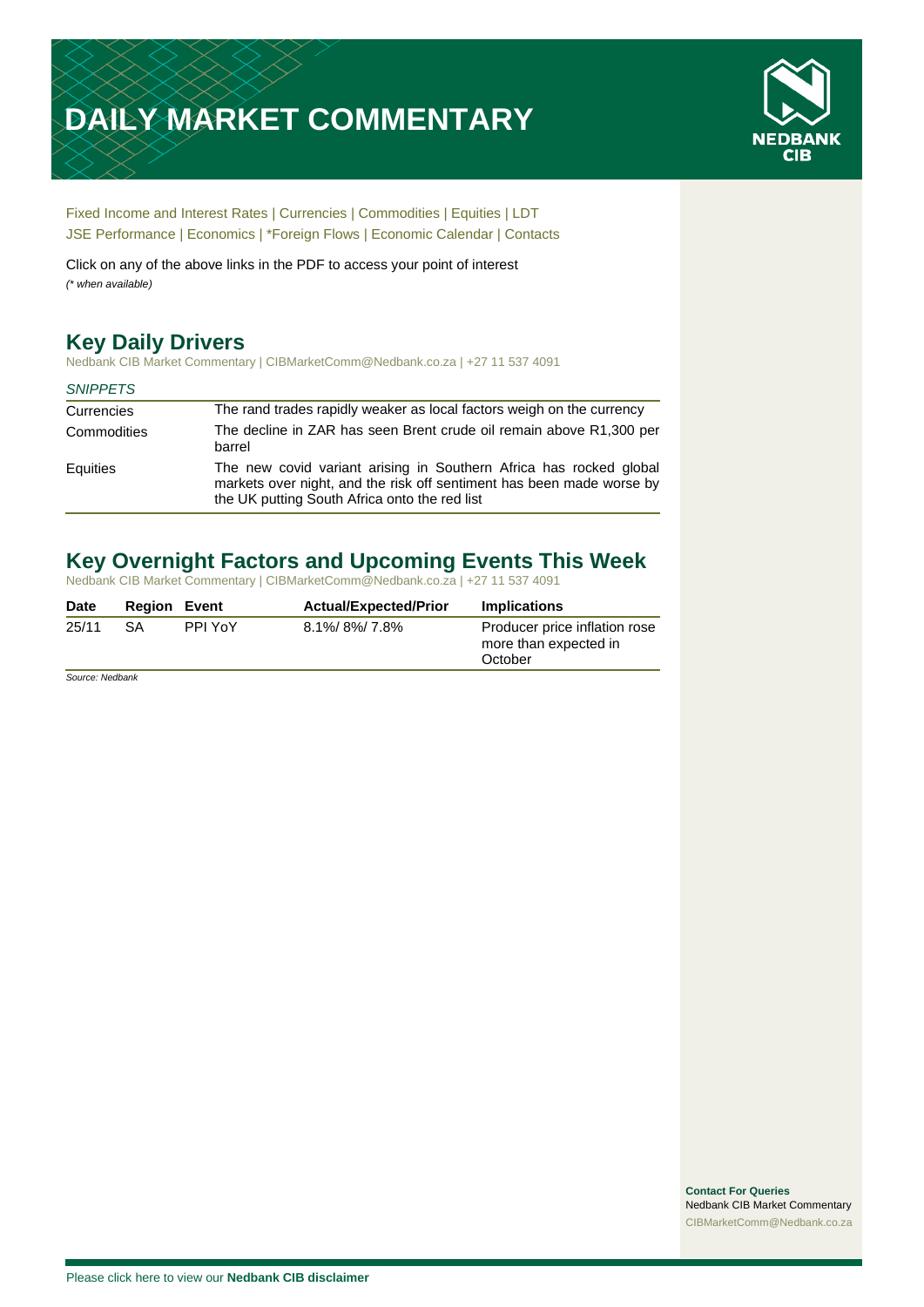### <span id="page-1-0"></span>**Fixed Income and Interest Rates**

Bond flow sales |+2711 535 4021 | Corporate Money Markets | +2711 535 4007 | Business Bank Money Markets | +2711 535 4006

| <b>Bonds</b>                  | Last price     | Δ<br>1d | Δ<br><b>MTD</b> | Δ<br><b>YTD</b> | $\Delta$<br>12 Month | <b>MTD</b> trend |
|-------------------------------|----------------|---------|-----------------|-----------------|----------------------|------------------|
|                               | %              | bps     | bps             | bps             | bps                  |                  |
| R2023-1.3 yrs                 | 5.36           | 2.35    | $-20.35$        | 84.15           | 104.65               | ψ                |
| R186-5.1 yrs                  | 8.22           | 6.25    | 4.25            | 155.05          | 124.55               | φ                |
| R2030-8.2 yrs                 | 9.74           | 2.15    | 12.15           | 100.75          | 87.05                | φ                |
| R2048-26.3 yrs                | 10.84          | 1.20    | 1.50            | 4.20            | $-3.30$              | φ                |
| US 10 yr                      | 1.55           | $-8.50$ | $-0.31$         | 63.60           | 66.93                | ψ                |
| <b>UK 10 yr</b>               | 0.97           | $-2.70$ | $-6.50$         | 77.20           | 65.10                | ψ                |
| German 10 yr                  | $-0.25$        | $-2.30$ | $-14.50$        | 31.80           | 31.70                | ψ                |
| Japan 10 yr                   | 0.08           | $-1.00$ | $-2.30$         | 5.50            | 5.00                 | ψ                |
|                               |                | Δ       | Δ               | Δ               | Δ                    | <b>MTD</b> trend |
| <b>Money Market</b>           | Last price     | 1d      | <b>MTD</b>      | <b>YTD</b>      | 12Month              |                  |
|                               |                |         |                 |                 |                      |                  |
|                               | $\frac{9}{20}$ | bps     | bps             | bps             | bps                  |                  |
| SA reporate                   | 3.75           | 0.00    | 25.00           | 25.00           | 25.00                | φ                |
| SA prime rate                 | 7.25           | 0.00    | 25.00           | 25.00           | 25.00                | Φ                |
| SA CPI (MTD = previous month) | 5.00           |         | Ρ<br>0.00       | 190.00          | 170.00               | ۰                |
| SA 3m JIBAR                   | 3.86           | 0.80    | 17.50           | 21.60           | 50.00                | φ                |
| SA 3m NCD                     | 4.38           | 55.00   | 70.00           | 75.00           | 95.00                | φ                |
| SA 6m NCD                     | 4.58           | 3.75    | 17.50           | 70.00           | 102.50               | φ                |
| SA 12m NCD                    | 5.51           | 1.25    | 26.25           | 143.75          | 173.75               | φ                |
| US 3m LIBOR                   | 0.18           | $-0.46$ | 4.34            | $-6.28$         | $-5.74$              | φ                |
| UK 3m LIBOR                   | 0.12           | $-0.14$ | $-10.86$        | 9.41            | 7.56                 | ψ                |
| Japan 3m LIBOR                | $-0.10$        | $-0.28$ | $-1.55$         | $-1.60$         | 0.58                 | ψ                |

| <b>FRAs and Swaps</b>            | Last price | Δ<br>1d | $\Delta$<br><b>MTD</b> | Δ<br><b>YTD</b> | Δ<br>12Month | <b>MTD</b> trend |
|----------------------------------|------------|---------|------------------------|-----------------|--------------|------------------|
|                                  | %          | bps     | bps                    | bps             | bps          |                  |
| 3X6 FRA                          | 4.37       | 0.00    | 3.00                   | 106.00          | 88.50        | Φ                |
| 6X9 FRA                          | 5.19       | 0.00    | 4.00                   | 3.00            | 4.00         | φ                |
| <b>9X12 FRA</b>                  | 5.70       | 1.50    | 17.00                  | 237.50          | 212.00       | φ                |
| 18X21 FRA                        | 6.95       | 6.00    | 17.00                  | 316.50          | 289.00       | φ                |
| SA 2yr Swap                      | 5.73       | 3.70    | 18.00                  | 217.90          | 199.50       | φ                |
| SA 3yr Swap                      | 6.24       | 3.50    | 13.00                  | 233.00          | 212.00       | φ                |
| SA 5yr Swap                      | 6.85       | 4.50    | 0.25                   | 210.00          | 185.00       | φ                |
| SA 10yr Swap                     | 7.85       | 7.00    | $-4.00$                | 125.50          | 111.00       | ψ                |
| SA 15yr Swap                     | 8.29       | 7.50    | $-7.00$                | 84.00           | 70.00        | ψ                |
|                                  |            | Δ       | Δ                      | Δ               | Δ            | <b>MTD</b> trend |
|                                  |            |         |                        |                 |              |                  |
| Spreads                          | Last price | 1d      | <b>MTD</b>             | <b>YTD</b>      | 12Month      |                  |
|                                  | %          | bps     | bps                    | bps             | bps          |                  |
| 2v10v                            | $-2.12$    | $-3.30$ | 22.00                  | 92.40           | 88.50        | φ                |
| 3v10y                            | $-1.61$    | $-3.50$ | 17.00                  | 107.50          | 101.00       | φ                |
| R2030-R2023                      | 4.38       | $-0.20$ | 32.50                  | 16.60           | $-17.60$     | φ                |
| R2048-R2030                      | 1.10       | $-0.95$ | $-10.65$               | $-96.55$        | $-90.35$     | ψ                |
| 5y-R2030                         | $-2.89$    | 2.35    | $-11.90$               | 109.25          | 97.95        | ψ                |
| 10y-R2030                        | $-1.89$    | 4.85    | $-16.15$               | 24.75           | 23.95        | ψ                |
| 15y-R2030                        | $-1.45$    | 5.35    | $-19.15$               | $-16.75$        | $-17.05$     | ψ                |
| SA 5yr CDS spread - basis points | 223.88     |         | 11.44                  | 16.93           | $-8.19$      | φ                |

#### **US 10 Year Yield SA 10 Year Yield**



*Source: Bloomberg, Nedbank Source: Bloomberg, Nedbank*

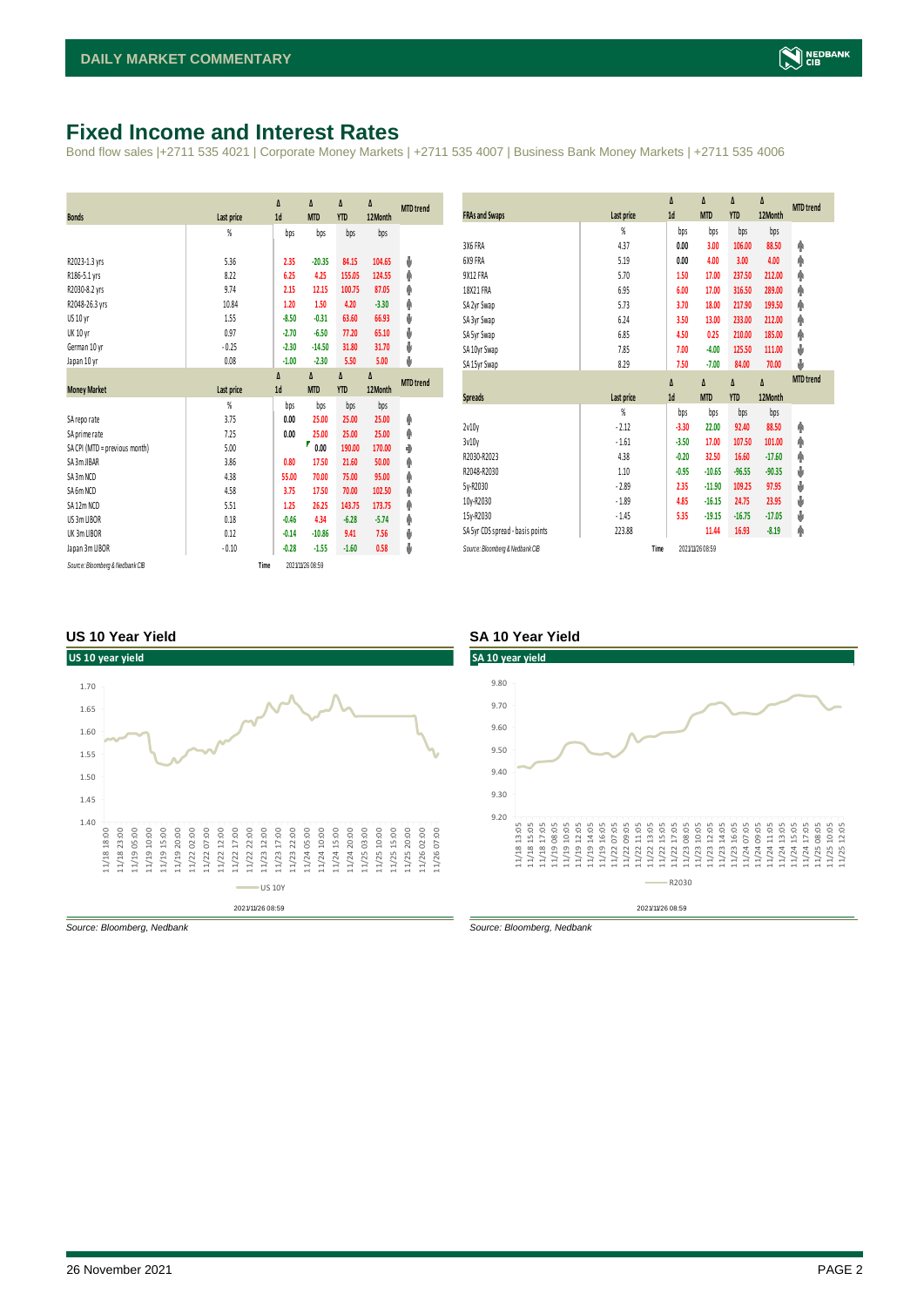

#### <span id="page-2-0"></span>**Currencies**

Business Banking FX | +27 11 535 4003 | Corporate FX | +2711 535 4002 | Institutional FX | +011 535 4002

- On Thursday, the local session got underway with the rand trading around the 15,8800 level. Trading activity on the day was muted. The local unit traded between 15,8200 and 15,8975, ending the local session at 15,8525. In the overnight sessions, a number of factors contributed to the rapid fall in the value of the rand. SA is among the six regional countries that is being placed back on the UK's red list for travel as a result of the new mutated Covid-19 variant. Moreover, there are concerns regarding the apparent discord within the ANC, which has seen the rand breach beyond the 16,0000 level; it currently trades at 16,2250. The EURZAR is trading at 18,2125 and the GBPZAR at 21,2850.
- The international markets have seen the major currency pairs remain within limited ranges as has been the case for much of the week thus far. The EURUSD is currently trading at 1,1225, little changed from yesterday. The GBPUSD is currently trading at 1,3302, which is some 40 points off from the same time yesterday. Gold this morning is currently trading at 1 796,50, which is marginally firmer on the day.
- Data releases scheduled for today: locally, there are no releases; from Europe, we have M3 money supply for the zone, and the ECB's Lagarde is scheduled to speak; and from the US, there are no releases.
- The rand yesterday held steady for much of the session and did not post new highs during the time of the local session. However, this has been negated by various concerns that triggered a sell-off of the rand, breaching beyond the 16,0000 level in a limited liquidity trading environment.

| <b>Majors</b>                   | Last price | $X\Lambda$<br>$-1d$ | $X\Lambda$<br><b>MTD</b> | $X\Lambda$<br><b>YTD</b> | %<br>12Month  | <b>MTD</b> trend | <b>USD trend</b>    |
|---------------------------------|------------|---------------------|--------------------------|--------------------------|---------------|------------------|---------------------|
| GBPUSD                          | 1.33       | $-0.14$             | $-2.74$                  | $-2.52$                  | $-0.35$       | O                | USD strength        |
| <b>EURUSD</b>                   | 1.12       | 0.19                | $-2.84$                  | $-8.14$                  | $-5.73$       | Φ                | USD strength        |
| <b>USDJPY</b>                   | 114.58     | $-0.67$             | σ<br>0.55                | $-9.84$                  | Γ<br>9.01     | Φ                | USD strength        |
| <b>USDAUD</b>                   | 1.40       | 0.68                | 5.32                     | 7.84                     | 3.14          | Φ                | USD strength        |
|                                 |            | $X\Delta$           | $X\Delta$                | $X\Delta$                | $% \Delta$    | <b>MTD</b> trend | ZAR trend           |
| <b>Rand crosses</b>             | Last price | $-1d$               | <b>MTD</b>               | <b>YTD</b>               | 12Month       |                  |                     |
| <b>USDZAR</b>                   | 16.20      | 1.68                | 5.90                     | 9.42                     | 6.04          | Φ                | <b>7AR</b> weakness |
| GBPZAR                          | 21.55      | 1.54                | 3.19                     | 7.08                     | 5.72          | Φ                | <b>7AR</b> weakness |
| <b>EURZAR</b>                   | 18.19      | 1.85                | 3.23                     | 1.39                     | 0.32          | Φ                | ZAR weakness        |
| AUD7AR                          | 11.56      | 0.97                | 0.85                     | 2.33                     | 3.04          | Ŵ                | <b>7AR</b> weakness |
| 7ARIPY                          | 7.07       | $-2.40$             | $-5.62$                  | 0.47                     | 3.15          | p.               | <b>7AR</b> weakness |
|                                 |            | X <sub>A</sub>      | $X\Lambda$               | $X\Delta$                | %             | <b>MTD</b> trend | ZAR trend           |
| <b>African FX</b>               | Last price | $-1d$               | <b>MTD</b>               | <b>YTD</b>               | 12Month       |                  |                     |
| ZARMWK (Malawian kwacha)        | 51.21      | $-0.22$             | $-4.30$                  | $-2.75$                  | 1.92          | O                | <b>7AR</b> weakness |
| ZARBWP (Botswana pula)          | 0.72       | $-1.64$             | $-3.18$                  | $-1.99$                  | $-0.24$       | O                | <b>7AR</b> weakness |
| ZARKES (Kenyan shilling)        | 6.95       | $-1.68$             | $-4.89$                  | $-7.08$                  | $-3.87$       | Ó                | <b>7AR</b> weakness |
| ZARMUR (Mauritian rupee)        | 2.67       | $-2.98$             | $-5.67$                  | $-1.44$                  | 1.81          | O                | ZAR weakness        |
| ZARNGN (Nigerian naira)         | 25.99      | $-0.32$             | $-4.26$                  | $-4.39$                  | 1.52          | O                | <b>7AR</b> weakness |
| ZARGHS (Ghanian cedi)           | 0.38       | $-1.69$             | $-5.45$                  | $-5.82$                  | $-1.72$       | Ó                | <b>7AR</b> weakness |
| ZARZMW (Zambian kwacha)         | 1.10       | $-1.83$             | $-3.20$                  | $-31.77$                 | $-25.74$      | O                | <b>7AR</b> weakness |
| ZARMZN (Mozambican metical)     | 3.99       | $-1.23$             | $-4.91$                  | $-28.14$                 | $-22.20$      | ۵                | <b>7AR</b> weakness |
|                                 |            | $\%$                | $X\Lambda$               | $\% \Delta$              | $\frac{1}{2}$ | <b>MTD</b> trend | <b>USD trend</b>    |
| <b>Emerging Market FX</b>       | Last price | $-1d$               | <b>MTD</b>               | <b>YTD</b>               | 12 Month      |                  |                     |
| USDBRL (Brazilian Real)         | 5.56       | $-0.68$             | $-1.32$                  | 6.65                     | 4.43          | O                | <b>USD weakness</b> |
| <b>USDTRY (Turkish Lira)</b>    | 12.07      | 0.52                | 20.39                    | 38.43                    | 34.78         | Φ                | USD strength        |
| USDMXN (Mexican Peso)           | 21.87      | 1.33                | 5.97                     | 8.79                     | 8.31          | Φ                | USD strength        |
| <b>USDINR</b> (Indian Rupee)    | 74.67      | 0.21                | $-0.28$                  | 2.14                     | 1.05          | ٥                | <b>USD weakness</b> |
| <b>USDRUB</b> (Russian Ruble)   | 75.45      | 1.04                | 6.10                     | 1.67                     | $-0.29$       | Λ                | USD strength        |
| Source: Bloomberg & Nedbank CIB | Time       |                     | 2021/11/26 08:59         |                          |               |                  |                     |

• Possible trading range for the rand today: 15,9500 to 16,4500

*\*Please note that the sign on the % change reflects the change on the headline number. The narrative indicates the trend direction over the month. For trade in any of these currencies, contact our FX dealing desks*





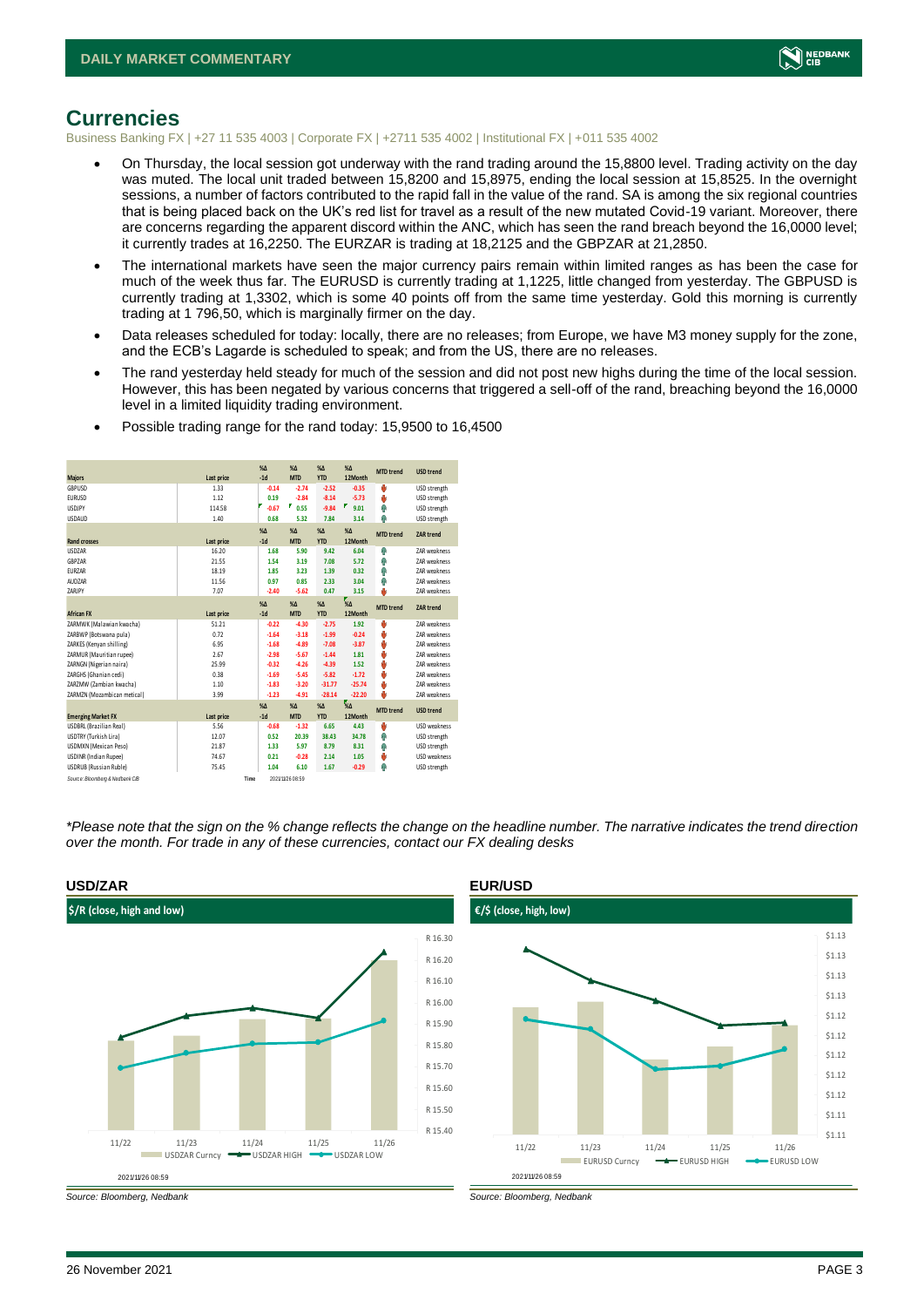## <span id="page-3-0"></span>**Commodities**

Nedbank CIB Market Commentary | CIBMarketComm@Nedbank.co.za | +27 11 537 4091| +27 11 535 4038

- Commodity prices are generally better offered. Benchmark crude oil prices are retreating with Brent crude oil testing \$80.50 per barrel.
- Unfortunately, the decline in ZAR has seen Brent crude oil remain above R1,300 per barrel.
- Gold is better bid and closing back on \$1,800 per ounce.
- PGM's are mixed with platinum lower but palladium is stronger while iron ore has declined just over 4.50%.

|                                 |            | $\%$ $\Delta$ | $\%$ $\Delta$    | $\%$ $\Delta$ | $\%$ $\Delta$ | <b>MTD</b> trend |
|---------------------------------|------------|---------------|------------------|---------------|---------------|------------------|
| <b>Commodities</b>              | Last price | $-1d$         | <b>MTD</b>       | <b>YTD</b>    | 12Month       |                  |
| Brent near future (\$)          | 79.86      | $-2.87$       | $-5.36$          | 54.17         | 67.07         | ŵ                |
| WTI crude (\$)                  | 75.61      | $-3.55$       | $-9.52$          | 55.83         | 65.41         | ŵ                |
| Gold spot (\$)                  | 1801.38    | 0.71          | 1.01             | $-4.91$       | $-0.49$       | φ                |
| Platinum spot (\$)              | 988.92     | $-1.12$       | $-3.26$          | $-7.61$       | 2.36          | ŵ                |
| SA white maize spot (R)         | 3 4 2 0.00 | $-2.26$       | 2.12             | 3.11          | 0.65          | φ                |
| Source: Bloomberg & Nedbank CIB | Time       |               | 2021/11/26 08:59 |               |               |                  |



2021/11/26 08:59

*Source: Bloomberg, Nedbank*



#### **Platinum vs. Gold Brent Crude vs. West Texas Intermediate**



*Source: Bloomberg, Nedbank Source: Bloomberg, Nedbank*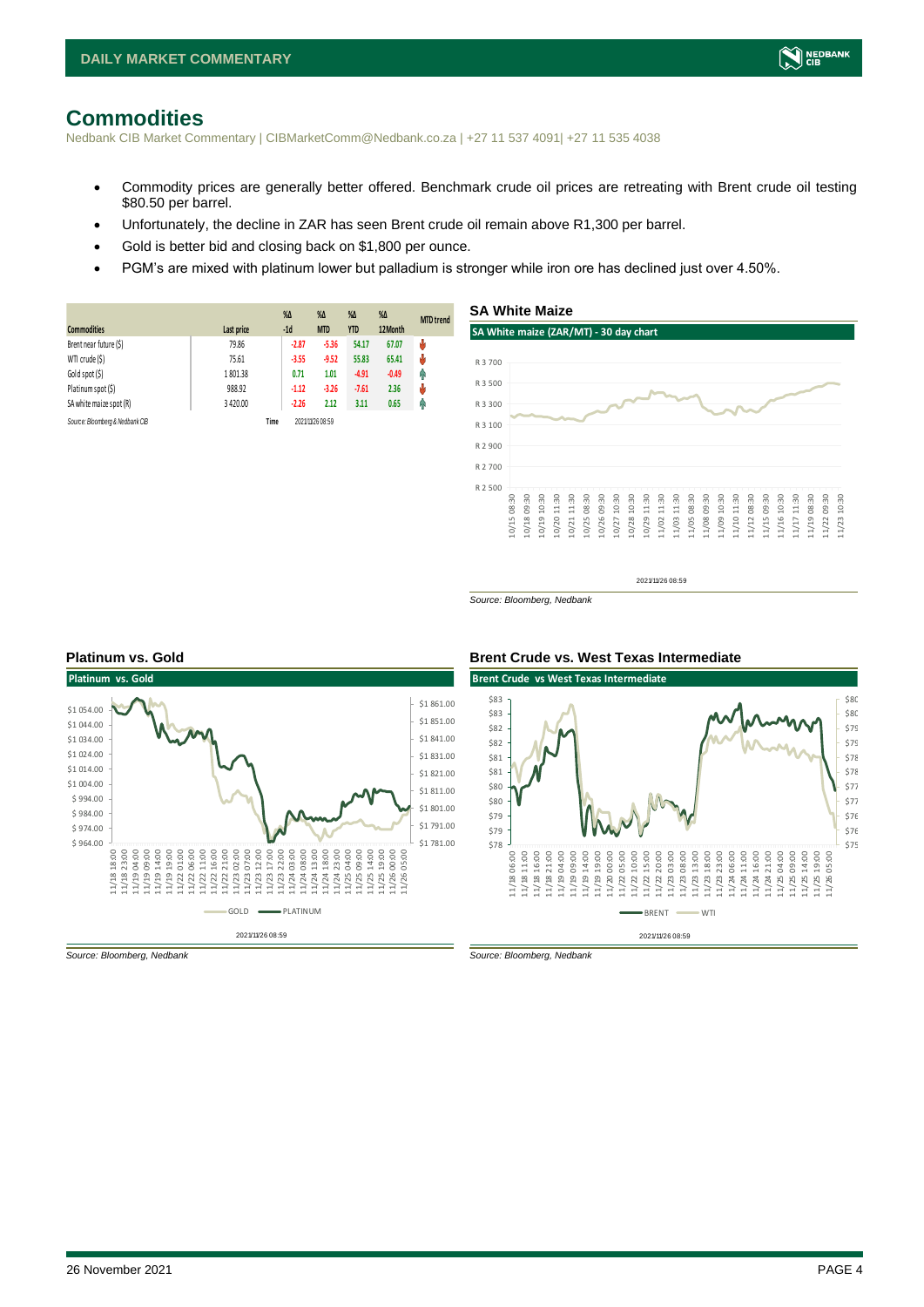# <span id="page-4-0"></span>**Equities**

Cash equities | +2711 535 4030/31

#### **South Africa**

• Top40 -0.17%; non-eventful day with US closed for Thanksgiving…valued traded also took a leg lower only posting R15.6bn; NPN-0.91%. Diversified miners took a bit of a breather despite higher metal prices…Resi10 -1.71% & Basic Materials - 1.68%. MRP +3.95%; on the back of a solid set of results…+ve outlook & showed market share gains on apparel; remain OW. GRT +0.15%; 3-month trading update… no surprises- SA operating remains challenging; office vacancies high at c.19%. Worth noting: Goldman now expects Fed to double the taper pace from January 2022…what then does that mean for hiking cycle? Turnover at R15.6bn; 1m DGH, 778k SYGESG, 1.4m TCP, 400k MRP, 1.5m LEW, 3m MSP, 121k ANH, 1.5m VVO

#### **UK/Europe**

• European stocks advanced the most in three weeks as risk appetite outweighed concerns about withdrawal of stimulus and Covid-19 restrictions in the region. The Stoxx Europe 600 Index added 0.4% by the close in London, with more defensive sectors, such as utilities and real estate, jumping the most while cyclicals underperformed. Tech stocks also gained, ending a five-day losing streak. `The travel and leisure subindex was notably weak, weighed down by a renewed slide in Evolution AB after the Swedish online gambling giant launched an internal review following accusations by a competitor of doing business in banned countries.

#### **USA**

Closed for Thanksgiving

#### **Asia**

• Stocks, Treasury yields and oil sank Friday while the yen jumped as a new Covid-19 strain discovered in southern Africa sent a wave of caution across global markets. An Asia-Pacific equity gauge slid to the lowest since early October, with Japan and Hong Kong underperforming and travel shares among the biggest decliners. U.S. and European futures fell and the 10-year Treasury yield dropped to 1.57%. The World Health Organization and scientists in South Africa are studying the recently identified variant, which has been described as very different to previous versions and of serious concern. The U.K. will temporarily ban flights from six African countries. Hong Kong confirmed two cases of the strain. The dollar was near a 16 month high, while South Africa's rand weakened and commodity currencies retreated. Crude shed 2.5% and gold rose. U.S. markets, closed Thursday for Thanksgiving, will have a shortened Black Friday session.

|                                 |               | $\%$          | $\%$             | %Δ         | %Δ      | 2020                     |  |
|---------------------------------|---------------|---------------|------------------|------------|---------|--------------------------|--|
| <b>Developed Markets</b>        | Last price    | $-1d$         | <b>MTD</b>       | <b>YTD</b> | 12Month | Performance % MTD trend  |  |
| Dow Jones                       | 35 804.38     | $-0.03$       | $-0.04$          | 16.98      | 19.86   | U<br>22.34               |  |
| Nasdao                          | 15 845.23     | 0.44          | 2.24             | 22.94      | 31.01   | φ<br>35.23               |  |
| S&P 500                         | 4 701.46      | 0.23          | 2.09             | 25.17      | 29.53   | ٨<br>28.88               |  |
| DJ Eurostoxx 50                 | 4 2 9 3 . 2 4 | 0.40          | 1.00             | 20.85      | 22.28   | φ<br>25.12               |  |
| DAX                             | 15917.98      | 0.25          | 1.46             | 16.03      | 19.81   | Λ<br>25.22               |  |
| CAC.                            | 7075.87       | 0.48          | 3.59             | 27.46      | 27.11   | ٨<br>26.46               |  |
| FTSE                            | 7310.37       | 0.33          | 1.01             | 13.15      | 14.89   | ٨<br>12.00               |  |
| ASX200                          | 7 279.35      | $-1.73$       | $-0.61$          | 10.51      | 9.69    | Ů<br>13.38               |  |
| Nikkei 225                      | 28 751.62     | $-2.53$       | $-0.49$          | 4.76       | 8.34    | J<br>20.93               |  |
| MSCI World                      | 3 202.44      | 0.13          | 0.87             | 19.05      | 23.64   | φ<br>25.19               |  |
|                                 |               | $\%$ $\Delta$ | $\%$             | %Δ         | %Δ      | 2020<br><b>MTD</b> trend |  |
| <b>Emerging Markets</b>         | Last price    | $-1d$         | <b>MTD</b>       | <b>YTD</b> | 12Month | Performance %            |  |
| Hang Seng                       | 24 163.67     | $-2.33$       | $-4.78$          | $-11.26$   | $-9.90$ | Ů<br>9.07                |  |
| Shanghai                        | 3 5 6 6.02    | $-0.51$       | 0.53             | 2.68       | 5.83    | φ<br>23.72               |  |
| Brazil Bovespa                  | 105 811.30    | 1.24          | 2.23             | $-11.10$   | $-4.01$ | ٨<br>27.07               |  |
| India - NSE                     | 57520.16      | $-2.17$       | $-3.01$          | 20.46      | 29.96   | Ů<br>14.38               |  |
| Russia Micex                    | 3 947.82      | $-0.07$       | $-4.87$          | 20.03      | 25.78   | Ů<br>28.21               |  |
| <b>MSCI</b> Emerging            | 1 254.69      | 0.12          | $-0.80$          | $-2.83$    | 2.04    | Ů<br>15.38               |  |
|                                 |               | $\%$ $\Delta$ | $\%$             | %Δ         | %Δ      | 2020<br><b>MTD</b> trend |  |
| <b>SA Indices</b>               | Last price    | $-1d$         | <b>MTD</b>       | <b>YTD</b> | 12Month | Performance %            |  |
| JSE All Share                   | 70554.68      | $-0.01$       | 4.58             | 18.76      | 21.81   | Ą<br>8.24                |  |
| Top 40                          | 64 062.74     | $-0.17$       | 5.35             | 17.81      | 20.68   | Λ<br>8.75                |  |
| Resi 10                         | 65 733.36     | $-1.71$       | 4.36             | 14.17      | 24.52   | φ<br>20.01               |  |
| Indi 25                         | 94 130.01     | 0.71          | 7.59             | 20.83      | 17.67   | φ<br>8.82                |  |
| Fini 15                         | 13 935.62     | 0.99          | $-0.15$          | 15.55      | 19.67   | U<br>$-4.30$             |  |
| Source: Bloomberg & Nedbank CIB |               | Time          | 2021/11/26 08:59 |            |         |                          |  |

#### **Short Term Performance of SA Equity Indices**





NEDBANK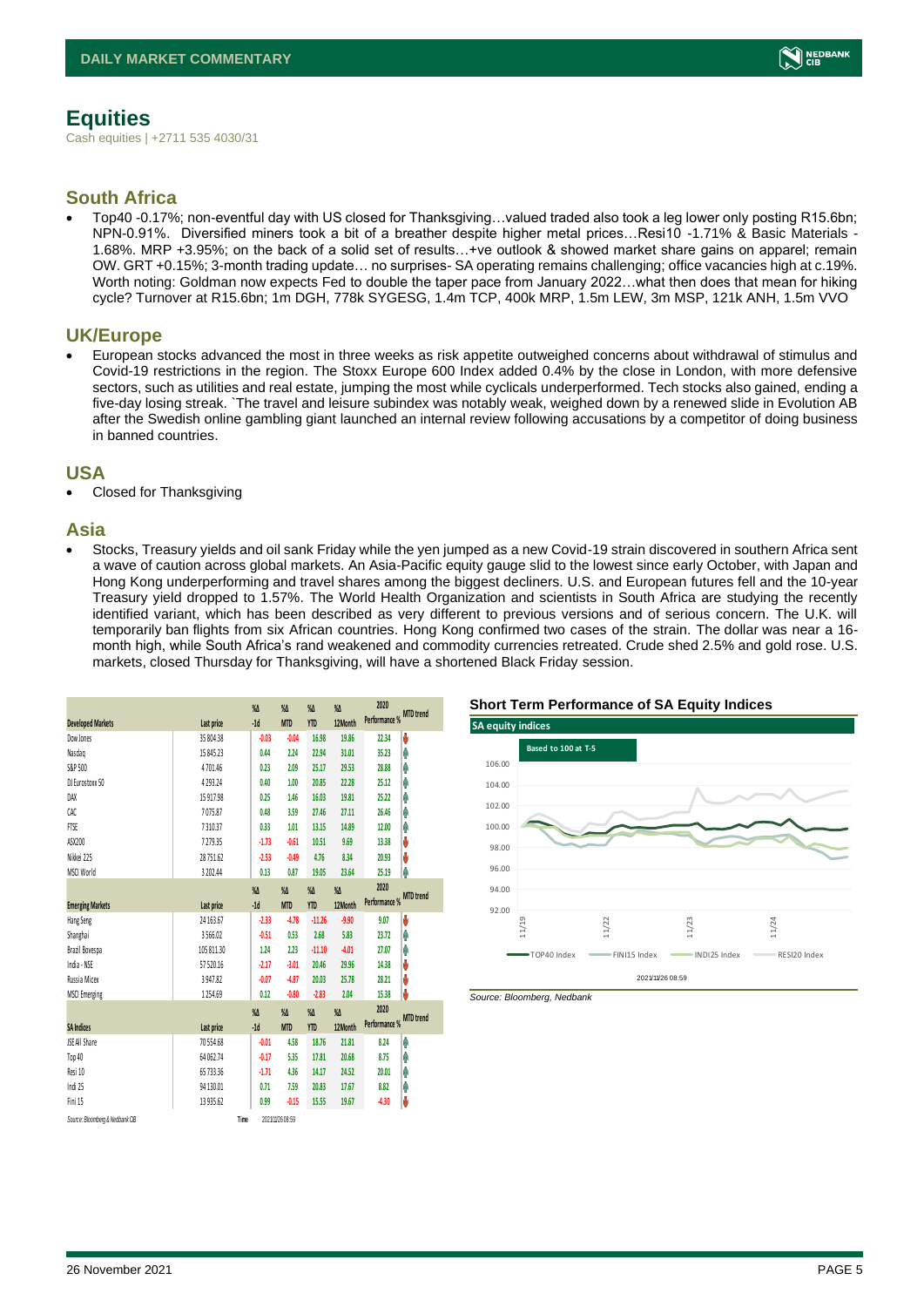# <span id="page-5-0"></span>**Last Day To Trade**

Susan Correia | Scorreia@Nedbankcapital.co.za | +27 11 295 8227

| <b>SHARE CODE</b> | <b>SHARE NAME</b>                   | <b>DIVIDEND / INTEREST RATE</b>               |
|-------------------|-------------------------------------|-----------------------------------------------|
| 30 November 2021  |                                     |                                               |
| ADI               | Adapt IT Holdings Ltd               | Offer @ 700cps                                |
| <b>AFT</b>        | Afrimat Ltd                         | dividend @ 40cps                              |
| GPL               | <b>Grand Parade Inv Ltd</b>         | dividend @ 88cps                              |
| <b>GSH</b>        | Grindrod Shipping Holdings Ltd      | dividend @ 1112.40cps                         |
| <b>INPP</b>       | <b>Investec Plc Pref</b>            | dividend @ 115.023060cps                      |
| <b>NPN</b>        | Naspers Ltd -N-                     | dividend @ 661.631540cps                      |
| NY1               | Ninety One Ltd                      | dividend @ 141cps                             |
| N91               | Ninety One Plc                      | dividend @ 141cps                             |
| OAS               | <b>Oasis Crescent Property Fund</b> | dividend @ 41.439010cps                       |
| PIK               | Pick n Pay Stores Ltd               | dividend @ 35.80cps                           |
| <b>RBX</b>        | Raubex Group Ltd                    | dividend @ 47cps                              |
| <b>RDF</b>        | Redefine Properties Ltd             | dividend @ 60.119210cps                       |
| SSS               | Stor-Age Prop REIT Ltd              | dividend @ 56.60cps or 3.986 new per 100 held |
| <b>TCP</b>        | <b>Transaction Capital Ltd</b>      | dividend @ 33cps                              |
| <b>TDH</b>        | <b>Tradehold Ltd</b>                | dividend @ 30cps                              |
| <b>TXT</b>        | <b>Textainer Group Holdings Ltd</b> | dividend @ 25 US cents                        |
| VOD               | Vodacom Group Ltd                   | dividend @ 420cps                             |

*Source: JSE*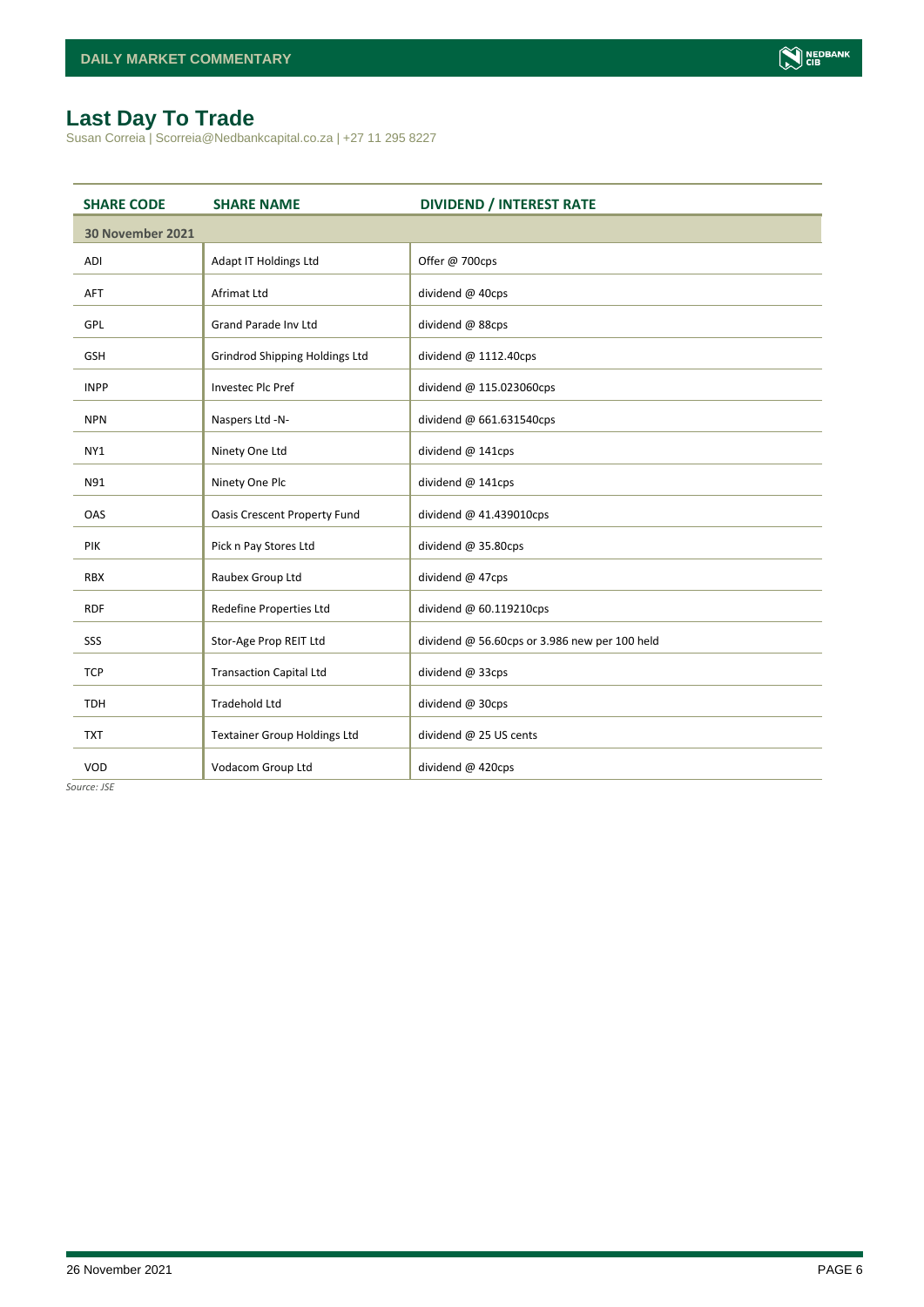# <span id="page-6-0"></span>**JSE Performance**

Nedbank CIB Market Commentary | CIBMarketComm@Nedbank.co.za | +27 11 537 4091

|                                    |            | %Δ      | %Δ         | $\%$       | %Δ       | 2020          |                  |
|------------------------------------|------------|---------|------------|------------|----------|---------------|------------------|
| Top40 constituents                 | Last price | $-1d$   | <b>MTD</b> | <b>YTD</b> | 12Month  | Performance % | <b>MTD</b> trend |
| ABG: Absa Group Ltd                | 137.17     | 2.29    | $-2.02$    | 14.44      | 18.81    | $-19.72$      | V                |
| AGL: Anglo American Plc            | 600.86     | $-2.22$ | 4.46       | 26.69      | 33.28    | 21.60         | φ                |
| AMS: Anglo American Platinum Ltd   | 1649.84    | $-0.13$ | 6.90       | 21.66      | 50.20    | 10.39         | Ą                |
| ANG: Anglogold Ashanti Ltd         | 318.34     | $-0.90$ | 11.59      | $-7.06$    | $-1.94$  | 8.22          | Ą                |
| APN : Aspen Pharmacare Holdings Lt | 220.87     | 2.07    | $-9.20$    | 76.17      | 74.55    | 5.16          | V                |
| BHP: Bhp Group Plc                 | 422.87     | $-2.34$ | 5.05       | 8.69       | 19.80    | 17.98         | φ                |
| BID: Bid Corp Ltd                  | 312.34     | 2.10    | $-4.73$    | 18.75      | 10.57    | $-20.34$      | V                |
| BTI: British American Tobacco Plc  | 551.02     | 0.52    | 3.21       | 1.02       | 1.52     | $-8.69$       | Ą                |
| BVT: Bidvest Group Ltd             | 184.21     | 2.26    | $-3.75$    | 17.32      | 10.19    | $-23.32$      | V                |
| CFR : Financiere Richemont-Dep Rec | 239.00     | 1.08    | 27.14      | 82.30      | 85.44    | 19.69         | φ                |
| CLS : Clicks Group Ltd             | 285.10     | 1.21    | 2.25       | 12.83      | 18.42    | $-1.53$       | Ą                |
| CPI: Capitec Bank Holdings Ltd     | 1805.75    | 0.74    | 5.80       | 26.04      | 36.27    | $-0.94$       | Ą                |
| DSY: Discovery Ltd                 | 138.41     | 0.33    | $-1.09$    | $-9.85$    | 5.84     | 27.28         | V                |
| EXX: Exxaro Resources Ltd          | 152.50     | $-0.97$ | $-8.82$    | 13.54      | 28.43    | 5.92          | V                |
| FSR: Firstrand Ltd                 | 57.88      | 0.71    | $-0.22$    | 13.40      | 20.51    | $-18.73$      | V                |
| GFI: Gold Fields Ltd               | 169.00     | $-1.45$ | 17.93      | 22.85      | 26.40    | 43.50         | Ą                |
| GLN : Glencore Plc                 | 78.23      | $-2.42$ | 3.74       | 73.37      | 87.12    | 7.95          | Ą                |
| GRT : Growthpoint Properties Ltd   | 13.19      | 0.15    | 1.77       | 4.93       | 4.77     | $-43.15$      | Ą                |
| IMP: Impala Platinum Holdings Ltd  | 193.39     | $-0.39$ | $-2.32$    | $-4.21$    | 18.62    | 40.68         | V                |
| INL: Investec Ltd                  | 82.20      | 0.42    | 17.43      | 124.35     | 115.13   | $-37.83$      | Ą                |
| INP: Invested Plc                  | 82.49      | 0.07    | 19.55      | 119.10     | 112.55   | $-42.72$      | φ                |
| MCG: Multichoice Group Ltd         | 120.44     | 0.48    | $-0.85$    | $-10.12$   | $-8.73$  | 0.00          | V                |
| MNP: Mondi Plc                     | 384.19     | 0.39    | 0.94       | 11.97      | 12.88    | 5.16          | Ą                |
| MRP : Mr Price Group Ltd           | 196.00     | 3.95    | $-1.98$    | 14.85      | 15.92    | $-6.49$       | V                |
| MTN: Mtn Group Ltd                 | 162.00     | 0.17    | 18.27      | 169.15     | 133.09   | $-27.03$      | φ                |
| NED: Nedbank Group Ltd             | 165.68     | 2.87    | $-4.73$    | 27.96      | 28.41    | $-39.58$      | V                |
| NPH: Northam Platinum Holdings Lt  | 222.00     | 0.57    | $-2.95$    | 5.95       | 21.93    | 69.50         | V                |
| NPN : Naspers Ltd-N Shs            | 2 504.03   | $-0.91$ | $-3.32$    | $-17.07$   | $-21.36$ | 31.80         | V                |
| NRP : Nepi Rockcastle Plc          | 101.48     | $-0.70$ | $-0.90$    | 8.53       | 27.65    | $-21.25$      | V                |
| OMU: Old Mutual Ltd                | 13.17      | $-0.23$ | $-1.28$    | 29.44      | 23.52    | $-39.52$      | V                |
| PRX: Prosus Nv                     | 1 3 0 2.25 | $-0.13$ | $-2.47$    | $-18.77$   | $-23.16$ | 52.39         | V                |
| REM : Remgro Ltd                   | 130.34     | 1.23    | $-3.19$    | 35.49      | 35.54    | $-32.51$      | V                |
| RNI : Reinet Investments Sca       | 263.92     | 1.43    | $-4.27$    | $-4.24$    | $-4.63$  | $-0.68$       | V                |
| SBK: Standard Bank Group Ltd       | 132.64     | 1.72    | $-2.06$    | 4.38       | 3.39     | $-24.50$      | V                |
| SHP: Shoprite Holdings Ltd         | 196.92     | 2.10    | 8.50       | 40.66      | 49.84    | 11.18         | φ                |
| SLM : Sanlam Ltd                   | 57.93      | 1.06    | $-7.68$    | $-1.40$    | 0.49     | $-25.73$      | V                |
| SOL: Sasol Ltd                     | 267.15     | 0.01    | 4.11       | 99.47      | 102.31   | $-55.87$      | φ                |
| SPP: Spar Group Limited/The        | 170.58     | 1.76    | $-12.51$   | $-10.00$   | $-12.56$ | $-4.04$       | V                |
| SSW : Sibanye Stillwater Ltd       | 49.70      | $-1.09$ | $-6.82$    | $-17.17$   | $-4.84$  | 67.18         | V                |
| VOD: Vodacom Group Ltd             | 137.00     | 0.54    | 1.05       | 10.14      | 9.08     | 7.88          | φ                |
| WHL: Woolworths Holdings Ltd       | 52.39      | 0.91    | $-2.82$    | 32.50      | 41.25    | $-18.64$      | V                |
|                                    |            |         |            |            |          |               |                  |

 $Source: Bloomberg & Nedbank CB$ 

Time 2021/11/26 08:59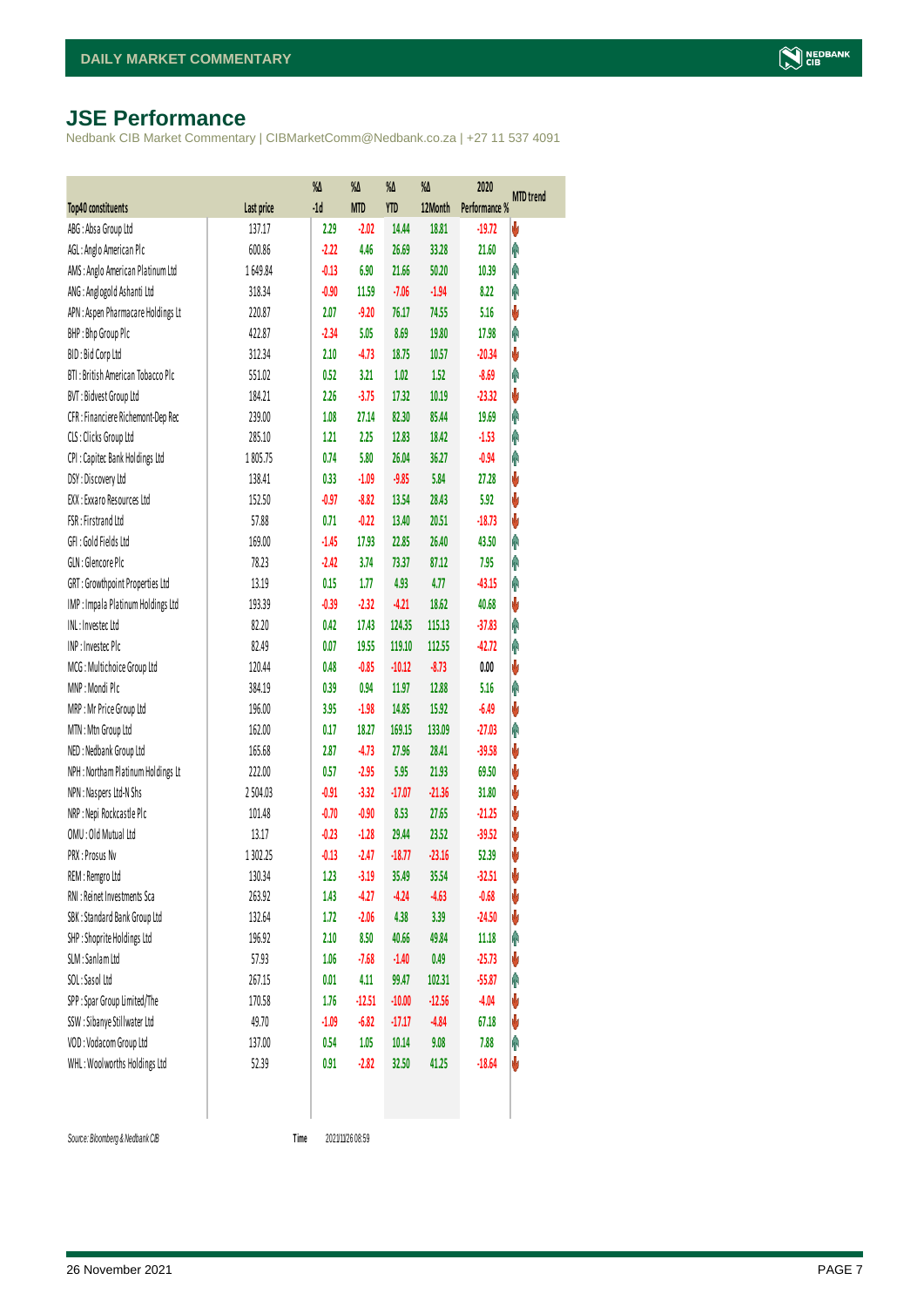# <span id="page-7-0"></span>**Economic Calendar**

Nedbank CIB Market Commentary | CIBMarketComm@Nedbank.co.za | +27 11 537 4091

|                   | Country    | Event                            | Period     | <b>Survey</b> | Actual                       | Prior     | Revised |
|-------------------|------------|----------------------------------|------------|---------------|------------------------------|-----------|---------|
| 25-November       |            |                                  |            |               |                              |           |         |
| 07:00 AM          | JN         | Leading Index CI                 | SEP F      |               | 100,9                        | 100,9     |         |
| 09:00 AM          | GE         | GDP SA QoQ                       | 3QF        | 1,80%         | 1,70%                        | 1,70%     |         |
| 09:00 AM          | GE         | GDP NSA YoY                      | 3QF        | 2,50%         | 2,50%                        | 2,50%     |         |
| 11:30 AM          | SA         | PPI YoY                          | <b>OCT</b> | 8,00%         | 8,10%                        | 7,80%     |         |
| 26-November       |            |                                  |            |               |                              |           |         |
| 11:00 AM          | ${\sf EC}$ | M3 Money Supply YoY              | <b>OCT</b> | 7,40%         | $\blacksquare$               | 7,40%     |         |
| 29-November       |            |                                  |            |               |                              |           |         |
| 01:50 AM          | JN         | Retail Trade YoY                 | <b>OCT</b> | 1,05%         | $\overline{\phantom{a}}$     | $-0,50%$  |         |
| 11:30 AM          | UK         | Net Consumer Credit              | <b>OCT</b> | GBP 0,00b     | $\overline{\phantom{a}}$     | GBP 0,23b |         |
| 11:30 AM          | UK         | M4 Money Supply YoY              | <b>OCT</b> |               | $\blacksquare$               | 7,00%     |         |
| 12:00 PM          | ${\sf EC}$ | Economic Confidence              | <b>NOV</b> | 117,8         | $\overline{\phantom{a}}$     | 118,6     |         |
| 03:00 PM          | GE         | CPI YoY                          | MAY F      | 4,90%         | $\blacksquare$               | 4,50%     |         |
| 05:00 PM          | US         | Pending Home Sales NSA YoY       | <b>OCT</b> | 0,00%         | $\qquad \qquad \blacksquare$ | $-7,19%$  |         |
| 05:30 PM          | US         | Dallas Fed Manf. Activity        | <b>NOV</b> | 17,0          | $\overline{\phantom{a}}$     | 14,6      |         |
| 30-November       |            |                                  |            |               |                              |           |         |
| 01:30 AM          | JN         | Job-To-Applicant Ratio           | <b>OCT</b> | 1,17          | $\overline{\phantom{a}}$     | 1,16      |         |
| 01:30 AM          | JN         | Jobless Rate                     | <b>OCT</b> | 2,80%         | $\overline{\phantom{a}}$     | 2,80%     |         |
| 01:50 AM          | JN         | Industrial Production YoY        | OCT P      | $-4,40%$      | $\overline{\phantom{a}}$     | $-2,30%$  |         |
| 08:00 AM          | SА         | Money Supply M3 YoY              | <b>OCT</b> | 0,00%         | $\overline{\phantom{0}}$     | 4,01%     |         |
| 08:00 AM          | SA         | Private Sector Credit YoY        | <b>OCT</b> | 2,00%         | $\qquad \qquad \blacksquare$ | 1,60%     |         |
| 11:30 AM          | SА         | South Africa Unemployment        | 3Q         | 0,0%          | $\overline{\phantom{0}}$     | 34,4%     |         |
| 12:00 PM          | ${\sf EC}$ | CPI Core YoY                     | NOV P      | 2,20%         |                              | 2,00%     |         |
| 12:00 PM          | ${\sf EC}$ | CPI Estimate YoY                 | <b>NOV</b> | 4,25%         |                              | 4,10%     |         |
| 02:00 PM          | SA         | Trade Balance Rand               | <b>OCT</b> | 20,0b         |                              | 22,2b     |         |
| 02:00 PM          | SA         | South Africa Budget              | <b>OCT</b> | ZAR 0,0b      |                              | ZAR -7,3b |         |
| 04:00 PM          | US         | S&P CoreLogic CS 20-City YoY NSA | SEP        |               |                              | 19,66%    |         |
| 04:45 PM          | US         | Chicago Purchasing Manager       | <b>NOV</b> | 67,0          |                              | 68,4      |         |
| 05:00 PM          | US         | Conf. Board Consumer Confidence  | <b>NOV</b> | 110,0         | $\blacksquare$               | 113,8     |         |
|                   |            |                                  |            |               |                              |           |         |
| Source: Bloomberg |            | 2021/11/26 07:44                 |            |               |                              |           |         |